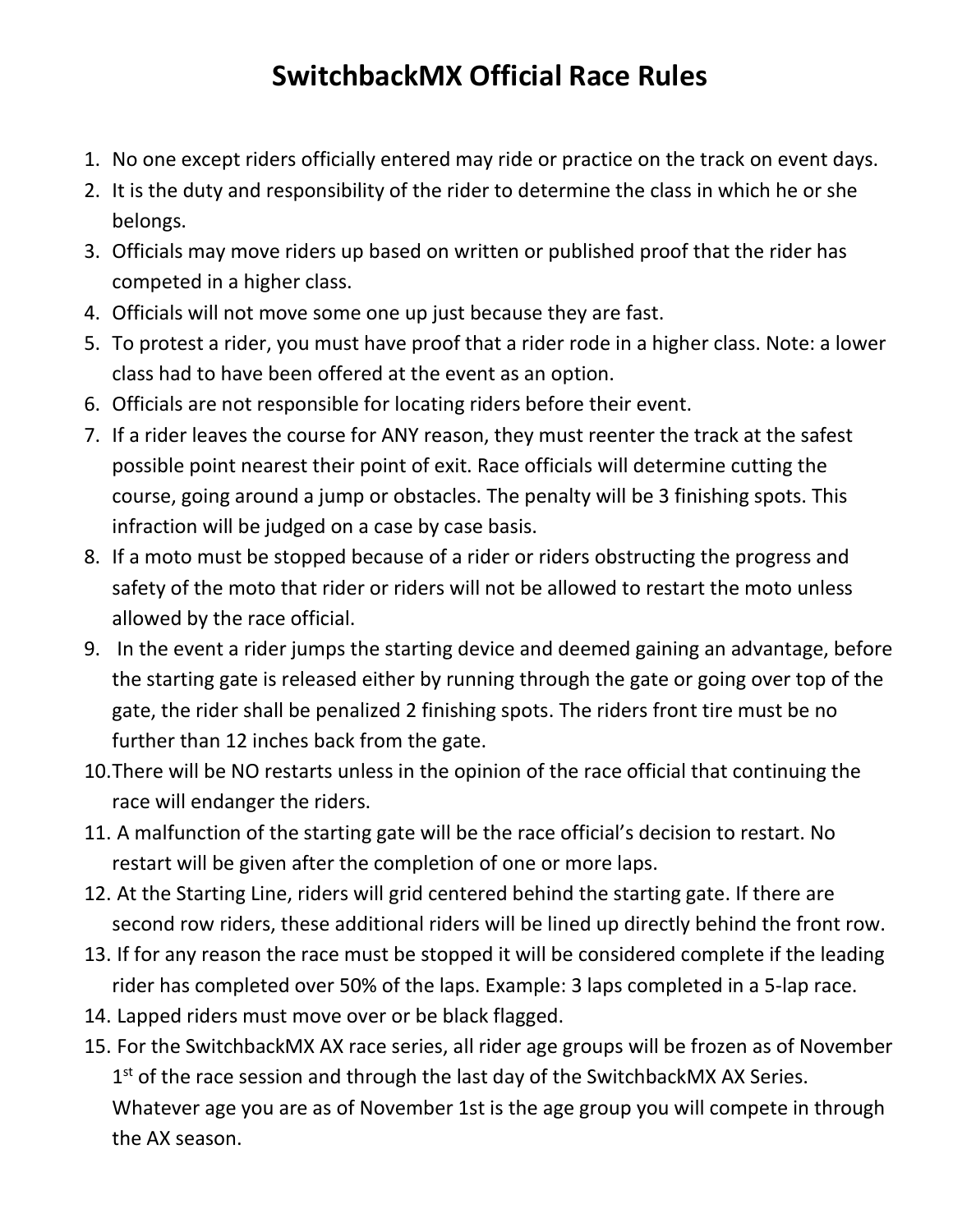- 16. For the SwitchbackMX Outdoor Race Series, all rider age groups will be frozen as of January 1<sup>st</sup> of the calendar year and through the last day of each series. Whatever age you are as of January 1<sup>st</sup> is the age group you will compete in throughout the 2022 Outdoor Series season.
- 17. Vet class age is determined as of the event date.
- 18. A rider can pass and jump on a yellow flag. The riders are to use caution while under the yellow flag area. If it is deemed that the rider did not use caution, the rider may be disqualified. The decision for yellow flag issues is up to the race officials.
- 19.The white flag is a courtesy flag. It is not necessary to display the white flag at the beginning of the final lap.
- 20. If during the riders meeting it is stated that motos will be 4 laps and for some reason the race is not stopped until 5 or more laps are completed, the race will be considered over at the end of the 4<sup>th</sup> lap. Scorekeepers lap sheets will determine moto finish.
- 21. Any verbal harassment or physical abuse of officials or staff will be grounds for permanent disqualification.
- 22. Any rider who is impaired by alcohol or drugs will not be allowed to ride on the track.
- 23. A rider is responsible for the actions of their Pit Crew. Infractions by riders' Pit Crew or associated spectators may be grounds for penalties against that rider and result in eviction from the property.
- 24. No membership required on race days.
- 25. No refunds on pre-entries and no day of refunds once the first practice has started.
- 26. All classes except some secondary classes are ran in each event and are scored separately. Plaques/Awards are given each race night.
- 27. 250 4-strokes and 250 2-stroke can run either 250 4-stroke or 450 4 stroke classes.
- 28. For indoor races, do not start your motorcycles in the building or indoor pit area. Warm the bike up outside. The only place the motorcycle should be running is on the track or when the race official instructs you to start your engine.
- 29. All motorcycles must have large, clean number plates with a minimum of 6" numbers on both sides and front to be scored.
- 30.Beginner class means you have been racing 1 year or less. If a rider raced in a SwitchbackMX AX, Outdoor or Night event in previous years the rider is ineligible for the Beginning/D Class for that series. D rider's tires must stay on the ground during the race.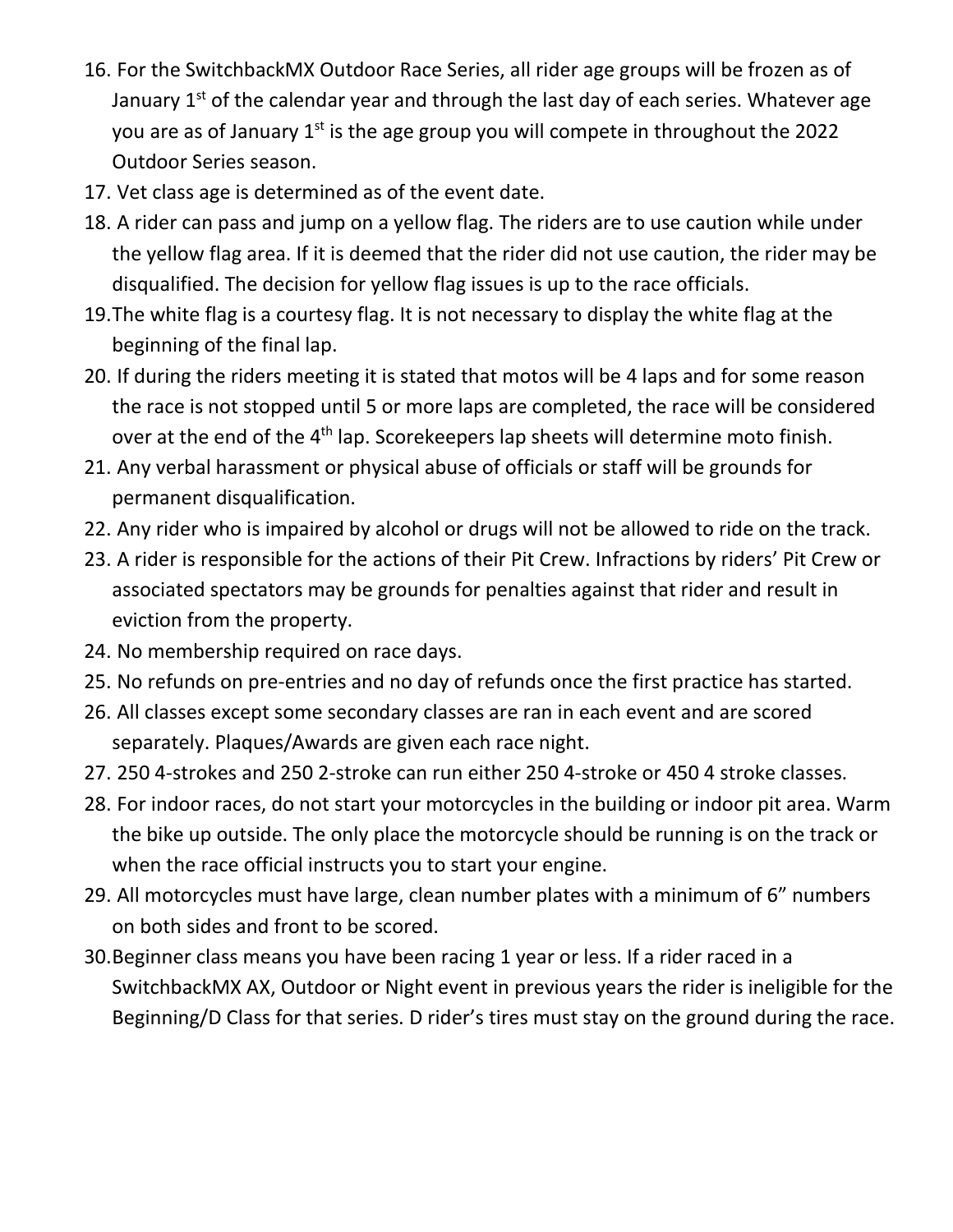31. Amateur class designations:

| <b>Class</b>      | Age          | <b>Machine</b>           | <b>Wheel Specifications</b>               |
|-------------------|--------------|--------------------------|-------------------------------------------|
|                   |              | <b>Requirements</b>      |                                           |
| Stacyc            | <b>Based</b> | 1kWh Battery Energy      | <b>None</b>                               |
|                   | on Class     |                          |                                           |
| <b>50cc Shaft</b> | $4 - 8$      | 50cc 2-stroke            | <b>None</b>                               |
| 50cc              | <b>Based</b> | 50 <sub>cc</sub>         | None                                      |
|                   | on Class     |                          |                                           |
| 65cc              | <b>Based</b> | $59cc - 65cc$            | None                                      |
|                   | on Class     |                          |                                           |
| 85cc 2 Stroke -   | $9 - 12$     | 79cc-85cc 2-stroke or    | Maximum front wheel 17"                   |
| 150cc 4 Stroke    |              | 75cc-150cc 4-stroke      | Minimum rear wheel 12"                    |
|                   |              |                          | Maximum rear wheel 16'                    |
|                   |              |                          | Maximum wheel base 51"                    |
| Mini Senior       | $12 - 15$    | 79cc-85cc 2-stroke or    | Maximum front wheel 17"                   |
|                   |              | 75cc-150cc 4-stroke      | Minimum rear wheel 12"                    |
|                   |              |                          | Maximum rear wheel 16'                    |
|                   |              |                          | Maximum wheel base 51"                    |
| Supermini         | $9 - 16$     | 79cc-85cc 2-stroke or    | Maximum front wheel 19"                   |
| Open              |              | 75cc-150cc 4-stroke      | Maximum rear wheel 16'                    |
|                   |              |                          | Maximum wheel base 52"                    |
|                   |              |                          | *Racers 9-11 yrs. of age are only allowed |
|                   |              |                          | to use a 79cc-85cc 2-stroke minicycle if  |
|                   |              |                          | competing in this class.                  |
| 110cc 4 Stroke    | $7 - 11$     | No engine mods           | None                                      |
|                   |              | greater than 110cc       |                                           |
| Open Pit Bike     | Any Age      | $110cc - 143cc$          | None                                      |
| Schoolboy         | $12 - 16$    | 86cc - 125cc 2-stroke    | Minimum front wheel 19"                   |
|                   |              | 75cc - 150cc 4-stroke    | Minimum rear wheel 16"                    |
| Collegeboy        | $16 - 24$    | 122cc – Open cc          | None                                      |
| 125cc 2 Stroke    | Any Age      | $122cc - 125cc$ 2-stroke | None                                      |
| 250cc 2 Stroke    | Any Age      | $150cc - 250cc$ 2-stroke | None                                      |
| 250 B & C         | Any Age      | $122cc - 250cc$          | <b>None</b>                               |
| Open B, C &D      | Any Age      | 122cc – Open cc          | <b>None</b>                               |
| Plus/Vet          | <b>Based</b> | 122cc – Open cc          | <b>None</b>                               |
|                   | on Class     |                          |                                           |